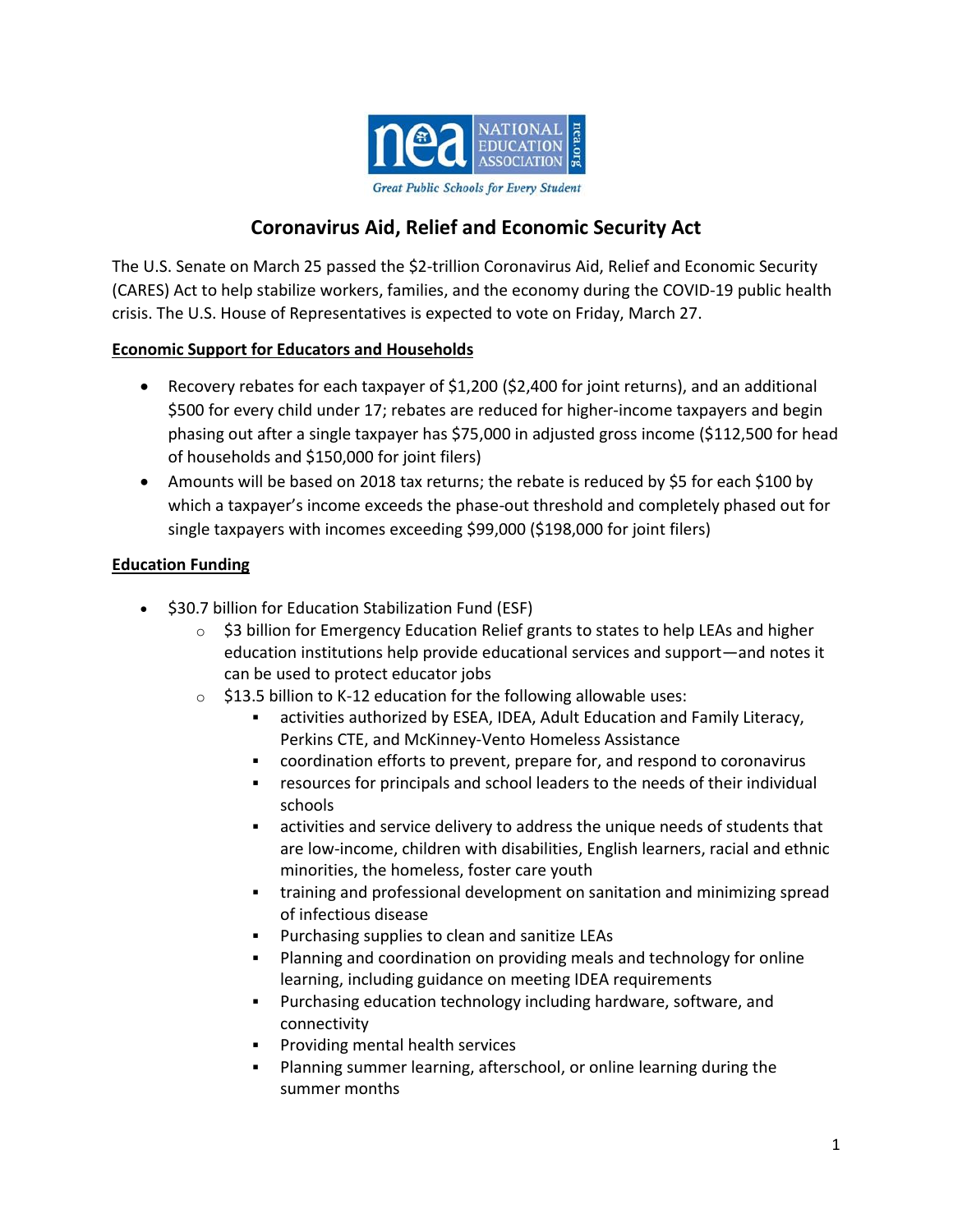- **Funds can be used to protect educator jobs**
- \$14.2 billion available for higher education emergency relief for institutions of higher education to prevent, prepare for, and respond to coronavirus. Funds may be used to defray expenses for institutions of higher education, such as lost revenue, technology costs associated with a transition to distance education, and grants to students for food, housing, course materials, technology, health care, and child care.
	- $\circ$  Part of these funds will be specifically targeted for historically black colleges and universities (HBCUs) and minority-serving institutions (MSIs)

### **Student Loans**

- Six-month suspension of federal student loan payments and interest accrual (through September 30)
- Suspended monthly payments are considered as qualified payments toward achieving Public Service Loan Forgiveness
- Protects student borrowers from any involuntary collections, wage garnishments, reduction of tax refund, or reduction of federal benefit payment during the COVID-19 public health crisis
	- $\circ$  Informs borrowers of the program, not later than 15 days after enactment, and requires the Secretary of Education by August 1 to provide no less than six notices via postal mail, telephone, or electronic communication of when payment suspension concludes and options to enroll in federal income-driven repayment plans

### *Employer participation in student loan repayment:*

- Enables employers to provide student loan repayment benefits to employees on a tax-free basis; an employer may contribute up to \$5,250 annually towards and employee's student loan, and such payment would be excluded from the employee's income
- Applies to any student loan payments made by an employer on behalf of an employee after date of enactment and before January 1, 2021

### **Department of Education Regulations/Waivers**

### *National Emergency ESSA/ESEA Waiver Authority*

- Provides the Department of Education with emergency waiver authority for the 2019-2020 academic year of certain provisions of the Elementary and Secondary Education Act (ESEA)
- Sets up a streamlined waiver process for statutory or regulatory requirements related to assessments, accountability and reporting requirements related to assessments and accountability

### *What can be waived:*

- o Statewide assessments required under ESSA
- $\circ$  Statewide accountability systems, including reporting of all students and student subgroups on statewide assessments, and indicators (including the Opportunity Indicator)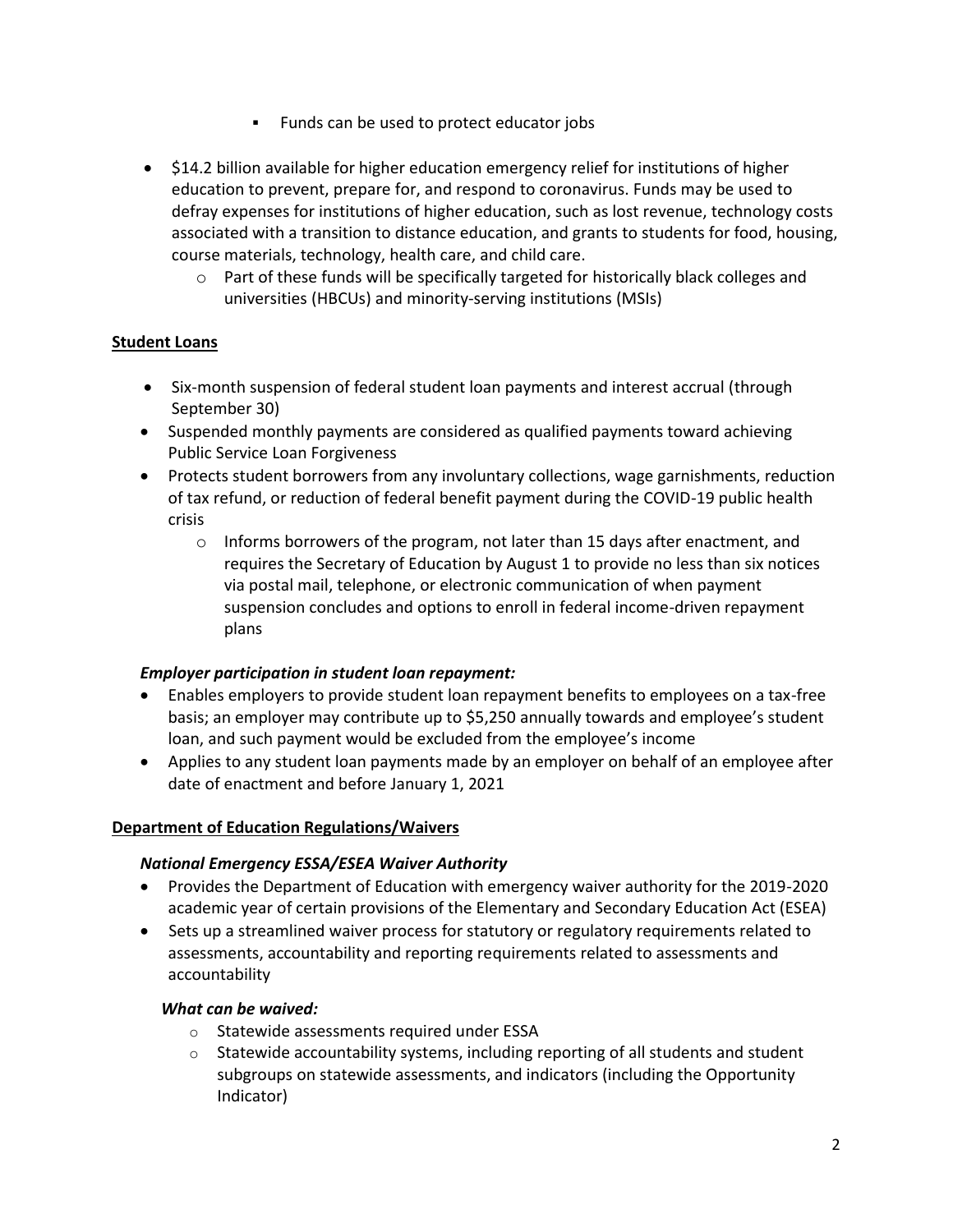- $\circ$  Identification of schools for comprehensive, targeted, and additional targeted support and improvement and identification of consistently underperforming schools with struggling subgroups
- $\circ$  Resource allocation reviews and identification of resource inequities required for schools identified for additional targeted support and improvement and districts with high numbers of CSI/TSI schools
- $\circ$  School report card data pertaining to English learner progress toward proficiency, Opportunity Indicator(s), progress of all students and student subgroups toward meeting State-identified long-term goals, students assessed and not assessed, and more
- Requires the Secretary of Education and state and local educational agencies to publicly report and provide the public the opportunity to comment on the waiver requests and approvals or denials of those requests

## **Homework Gap**

- Glaringly missing are dedicated funds for the Homework gap, e.g. \$2 billion for the E-rate for schools to get Wi-Fi hotspots to students
- While the \$13.5 Education Stabilization Fund for K-12 includes purchasing education technology (hardware, software and connectivity) as an allowable use, there is not a dedicated fund to ensure the homework gap is addressed
- Department of Agriculture Rural Development bill provides \$25 million to support the Distance Learning and Telemedicine program
	- $\circ$  Related, but not immediately helpful for the homework gap is a \$100 million provided to the ReConnect program to ensure rural Americans have access to broadband

## **Higher Education**

- Institutions allowed to issue work-study payments to students who are unable to work during school campus closures
- Exclusions for Pell Grant eligibility, subsidized loan limits, and institutional refund for students who needed to withdraw from school during COVID-19 crisis
- Deferments of capital financing loans for HBCUs for the duration of the pandemic emergency
- TEACH Grant and Teacher Loan Forgiveness programs are modified to allow exemptions during qualifying emergencies, like COVID-19, if educator is unable to fulfill their teaching service obligation (TEACH) or consecutive years of teaching service (TLF)

## **Unemployment Insurance**

- Covers individuals whose place of employment is closed as a direct result of the COVID–19 public health emergency—including educators who are not working because of closures
- Covers individuals who have a COVID-19 diagnosis, or are caring for spouse, child, or household member COVID-19, including educators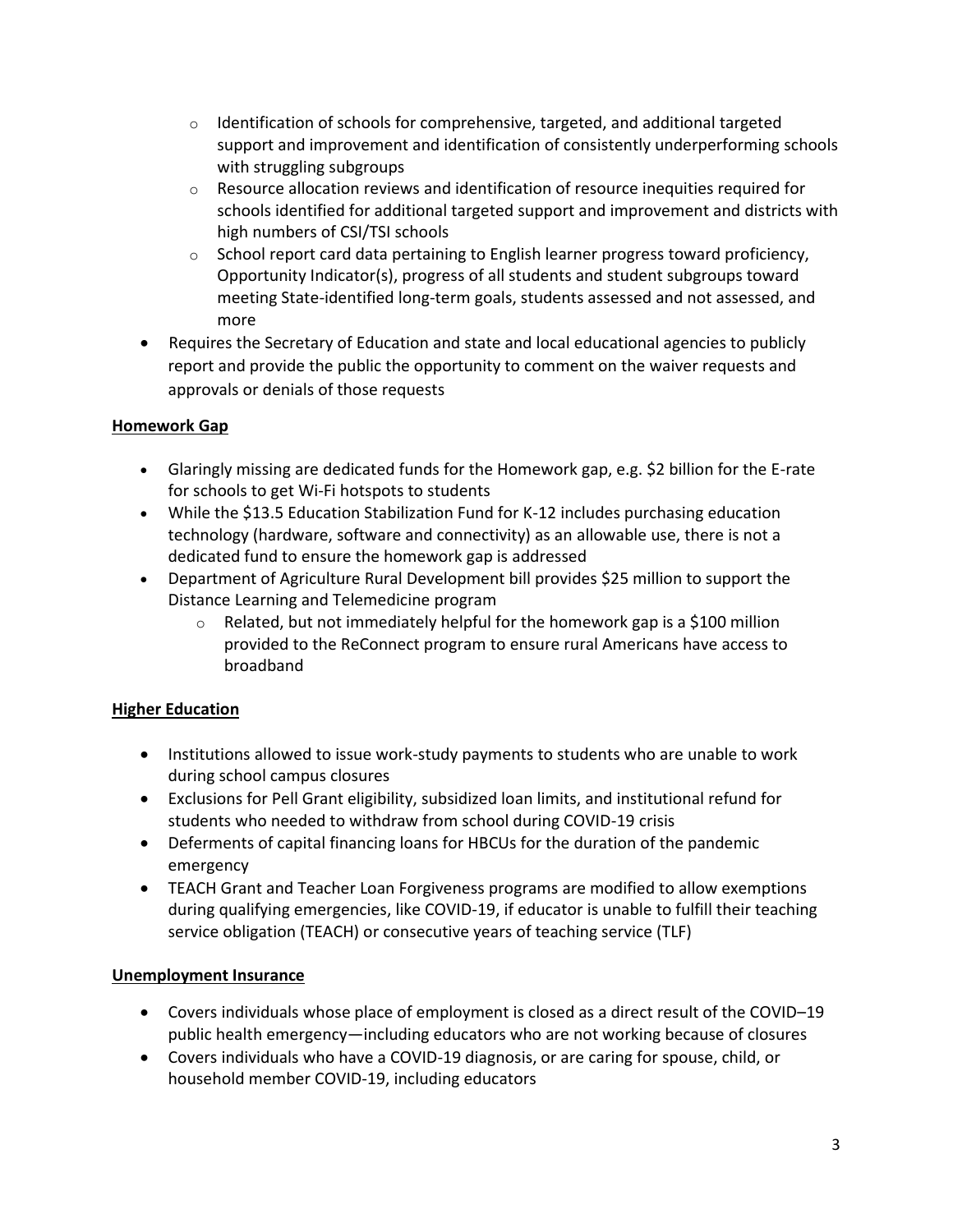- Applies to individuals who are not eligible for regular compensation or extended benefits under State or Federal law or pandemic emergency unemployment compensation
- Provides for an additional 13 weeks of unemployment insurance
- Applies to full- and part-time workers who have been laid off
- Waives seven-day waiting period
- Individuals can receive an additional \$600 per week above the states' determination of qualifying unemployment compensation

*(Eligibility dates are January 7, 2020 through December 31, 2020; OMB can exclude certain federal workers)*

## **Voting and Elections**

• \$400 million to states to help prepare for the 2020 elections, i.e., funds to increase the ability to vote by mail, expand early voting and online voter registration, and increase the safety of voting in-person by providing additional voting facilities and more poll workers

## **Civil Rights**

• \$50 million for the Legal Services Corporation (LSC) to assist low-income Americans coping with job losses, eviction, domestic violence, and consumer scams

## **Department of Interior – Bureau of Indian Education (BIE)**

• Provides \$69 million for BIE-funded schools, including staffing, transportation, telework, and cleaning activities and assistance for tribal colleges and universities

## **Early Education/Child Care**

- \$3.5 billion in funding for Child Care and Development Block Grant Program to prevent, prepare for, and respond to coronavirus (to remain available through September 30, 2021)
- \$1.87 billion in funding for Children and Families Services Program including \$750 million of that amount for Head Start Programs (to remain available through September 30, 2021)

## **Education Support Professionals**

- Developing and implementing procedures and systems to improve the preparedness and response efforts of LEAs
- Training and professional development for staff of the LEA on sanitation and minimizing the spread of infectious diseases
- Purchasing supplies to sanitize and clean the facilities of an LEA, including buildings it operates.
- Planning for and coordinating during long-term closures, including how to provide meals to eligible students

## **Health Care**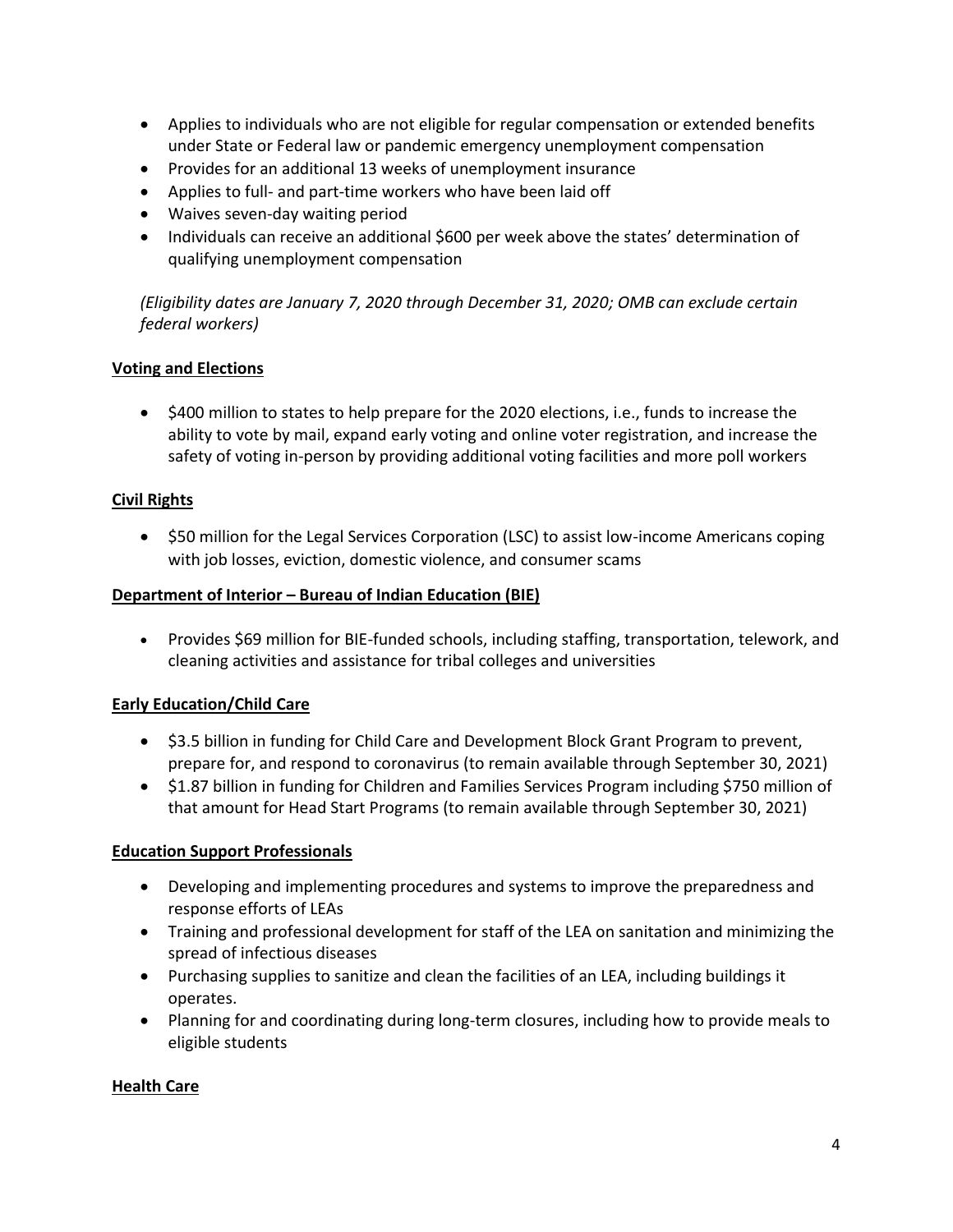- Requires group health plans and health insurance issuers who offer group or individual health insurance to cover the cost of any qualifying coronavirus service, without requiring co-pays
- Medicare payment increases to all hospitals and providers during this crisis, and new investments in the country's Strategic National Stockpile, surge capacity, and medical research into COVID-19

## **Housing/Homelessness**

- \$48.5 billion for transportation and housing activities, to prevent evictions and to assist homeless individuals find shelter or temporary housing, and for those most vulnerable to COVID-19, to temporarily self-quarantine and gain access to support services to diminish the risk of exposure
- \$4 billion for the Emergency Solutions Grants Program to support additional assistance to homeless individuals, including eviction prevention measures such rapid rehousing, housing counseling, and rental deposit assistance
- \$3 billion for rental assistance protections for more than 4.5 million low-income households

## **IDEA**

 No later than 30 days after enactment, the Secretary of Education must file a report to HELP Committee, Education and Labor Committee, and both appropriations committees with recommendations on additional waivers for IDEA (and Perkins/CTE

## **Immigration**

- Undocumented individuals do not qualify for Unemployment Insurance or individual/family stimulus checks as a SSN is required
- No funds for Customs Border Patrol (CBP) or Immigration and Customs Enforcement (ICE) for enforcement or otherwise
- Funds for the Department of Homeland Security (DHS) have transfer restriction language that prevents them from being moved for other purposes than intended (e.g., enforcement, etc.)
- S27 billion for Public Health and Social Services Emergency Fund (no immigration restrictions)

## **Nutrition/Food Assistance**

- \$15.5 billion in additional funding for the Supplemental Nutrition Assistance Program (SNAP); this funds the current caseload and anticipated increases from the Families First bill
- \$8.8 billion in additional funding for Child Nutrition Programs in order to ensure children receive meals while school is not in session; intended to cover anticipated costs from waivers included in the Families First bill
- \$100 million to guarantee SNAP participants on Indian Reservations receive food and facilities have the capacity to meet increased needs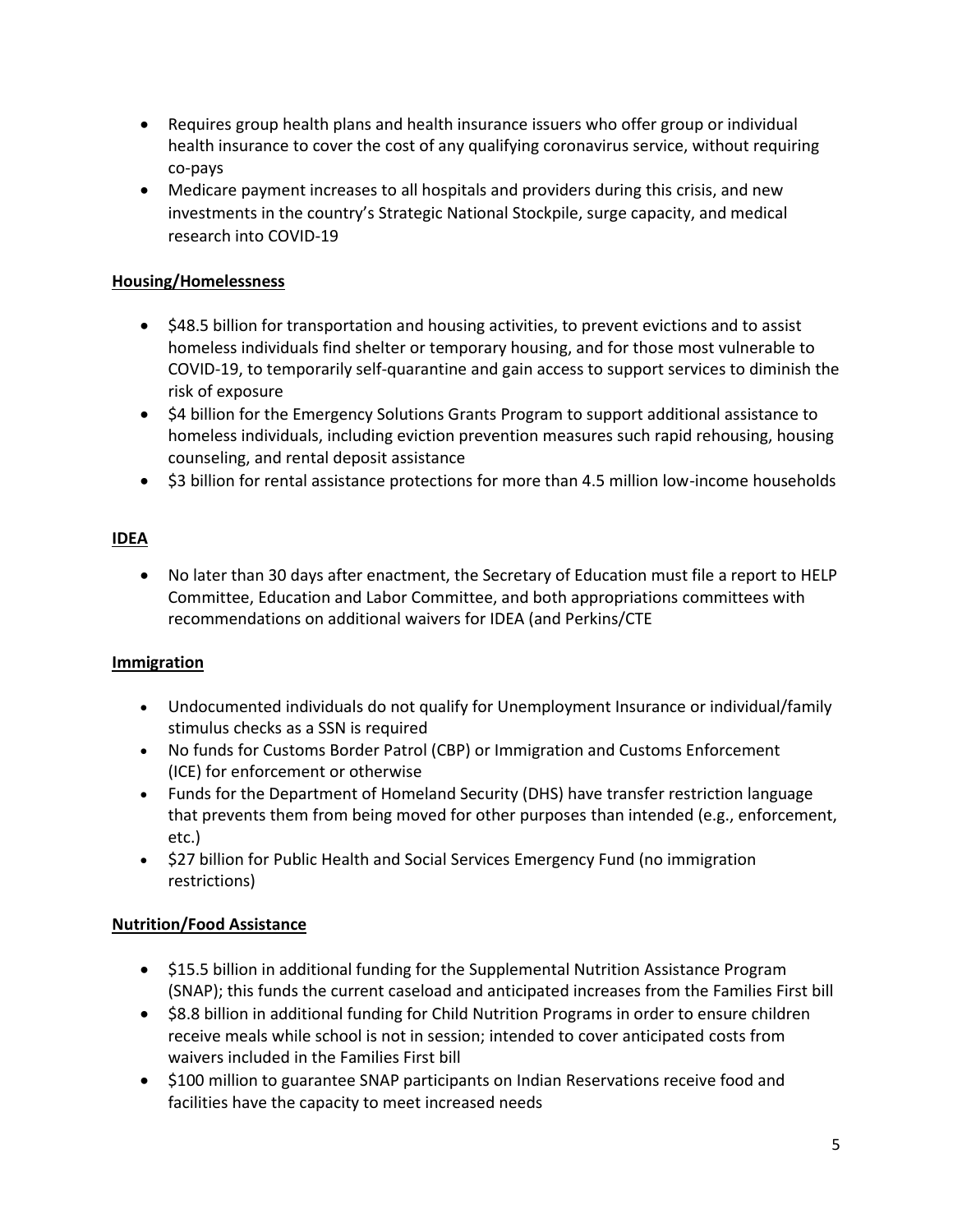\$450 million for The Emergency Food Assistance Program **(**TEFAP) program